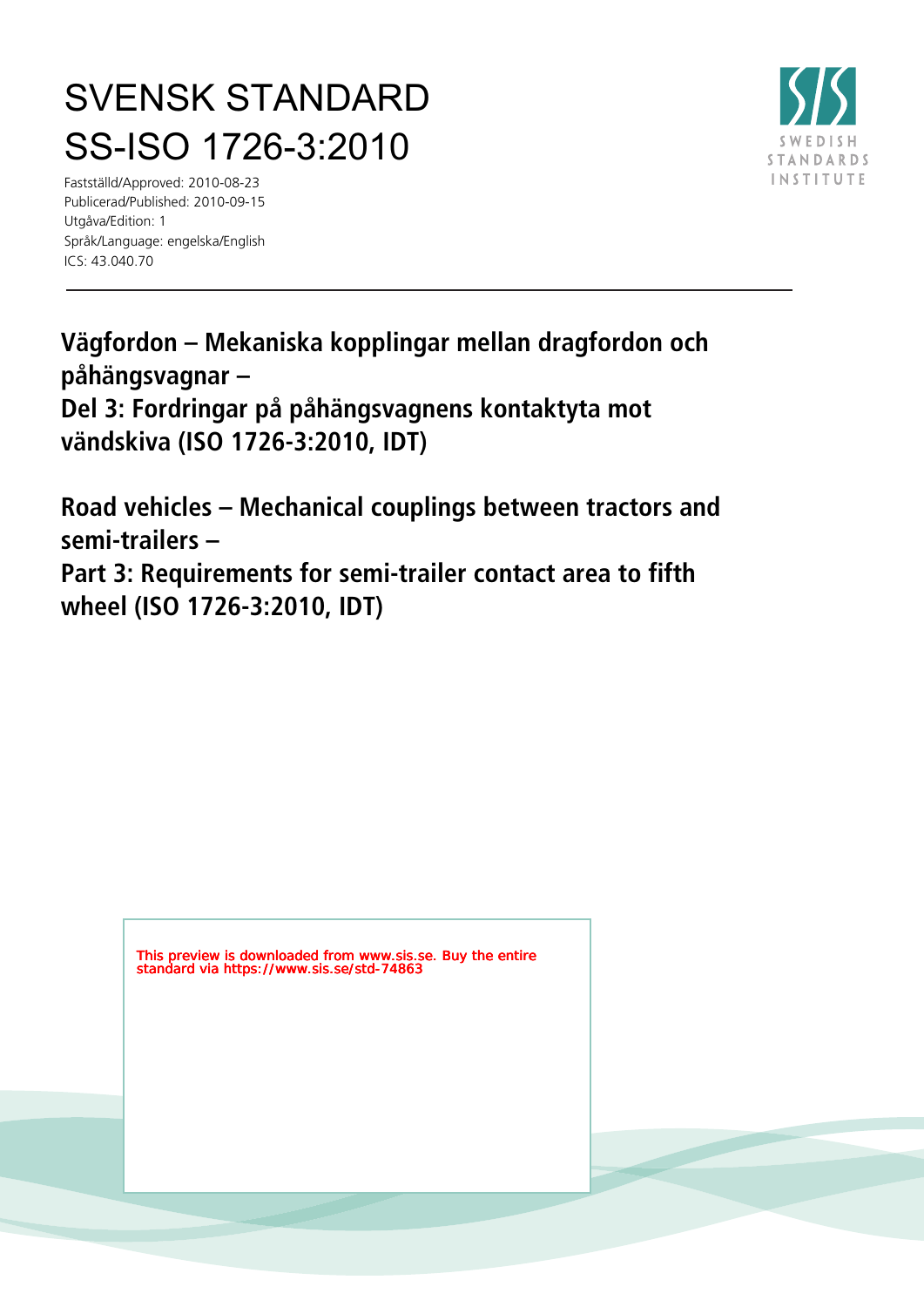## Standarder får världen att fungera

*SIS (Swedish Standards Institute) är en fristående ideell förening med medlemmar från både privat och offentlig sektor. Vi är en del av det europeiska och globala nätverk som utarbetar internationella standarder. Standarder är dokumenterad kunskap utvecklad av framstående aktörer inom industri, näringsliv och samhälle och befrämjar handel över gränser, bidrar till att processer och produkter blir säkrare samt effektiviserar din verksamhet.* 

#### **Delta och påverka**

Som medlem i SIS har du möjlighet att påverka framtida standarder inom ditt område på nationell, europeisk och global nivå. Du får samtidigt tillgång till tidig information om utvecklingen inom din bransch.

### **Ta del av det färdiga arbetet**

Vi erbjuder våra kunder allt som rör standarder och deras tillämpning. Hos oss kan du köpa alla publikationer du behöver – allt från enskilda standarder, tekniska rapporter och standardpaket till handböcker och onlinetjänster. Genom vår webbtjänst e-nav får du tillgång till ett lättnavigerat bibliotek där alla standarder som är aktuella för ditt företag finns tillgängliga. Standarder och handböcker är källor till kunskap. Vi säljer dem.

#### **Utveckla din kompetens och lyckas bättre i ditt arbete**

Hos SIS kan du gå öppna eller företagsinterna utbildningar kring innehåll och tillämpning av standarder. Genom vår närhet till den internationella utvecklingen och ISO får du rätt kunskap i rätt tid, direkt från källan. Med vår kunskap om standarders möjligheter hjälper vi våra kunder att skapa verklig nytta och lönsamhet i sina verksamheter.

**Vill du veta mer om SIS eller hur standarder kan effektivisera din verksamhet är du välkommen in på www.sis.se eller ta kontakt med oss på tel 08-555 523 00.**

## Standards make the world go round

*SIS (Swedish Standards Institute) is an independent non-profit organisation with members from both the private and public sectors. We are part of the European and global network that draws up international standards. Standards consist of documented knowledge developed by prominent actors within the industry, business world and society. They promote cross-border trade, they help to make processes and products safer and they streamline your organisation.*

### **Take part and have influence**

As a member of SIS you will have the possibility to participate in standardization activities on national, European and global level. The membership in SIS will give you the opportunity to influence future standards and gain access to early stage information about developments within your field.

#### **Get to know the finished work**

We offer our customers everything in connection with standards and their application. You can purchase all the publications you need from us - everything from individual standards, technical reports and standard packages through to manuals and online services. Our web service e-nav gives you access to an easy-to-navigate library where all standards that are relevant to your company are available. Standards and manuals are sources of knowledge. We sell them.

#### **Increase understanding and improve perception**

With SIS you can undergo either shared or in-house training in the content and application of standards. Thanks to our proximity to international development and ISO you receive the right knowledge at the right time, direct from the source. With our knowledge about the potential of standards, we assist our customers in creating tangible benefit and profitability in their organisations.

**If you want to know more about SIS, or how standards can streamline your organisation, please visit www.sis.se or contact us on phone +46 (0)8-555 523 00**



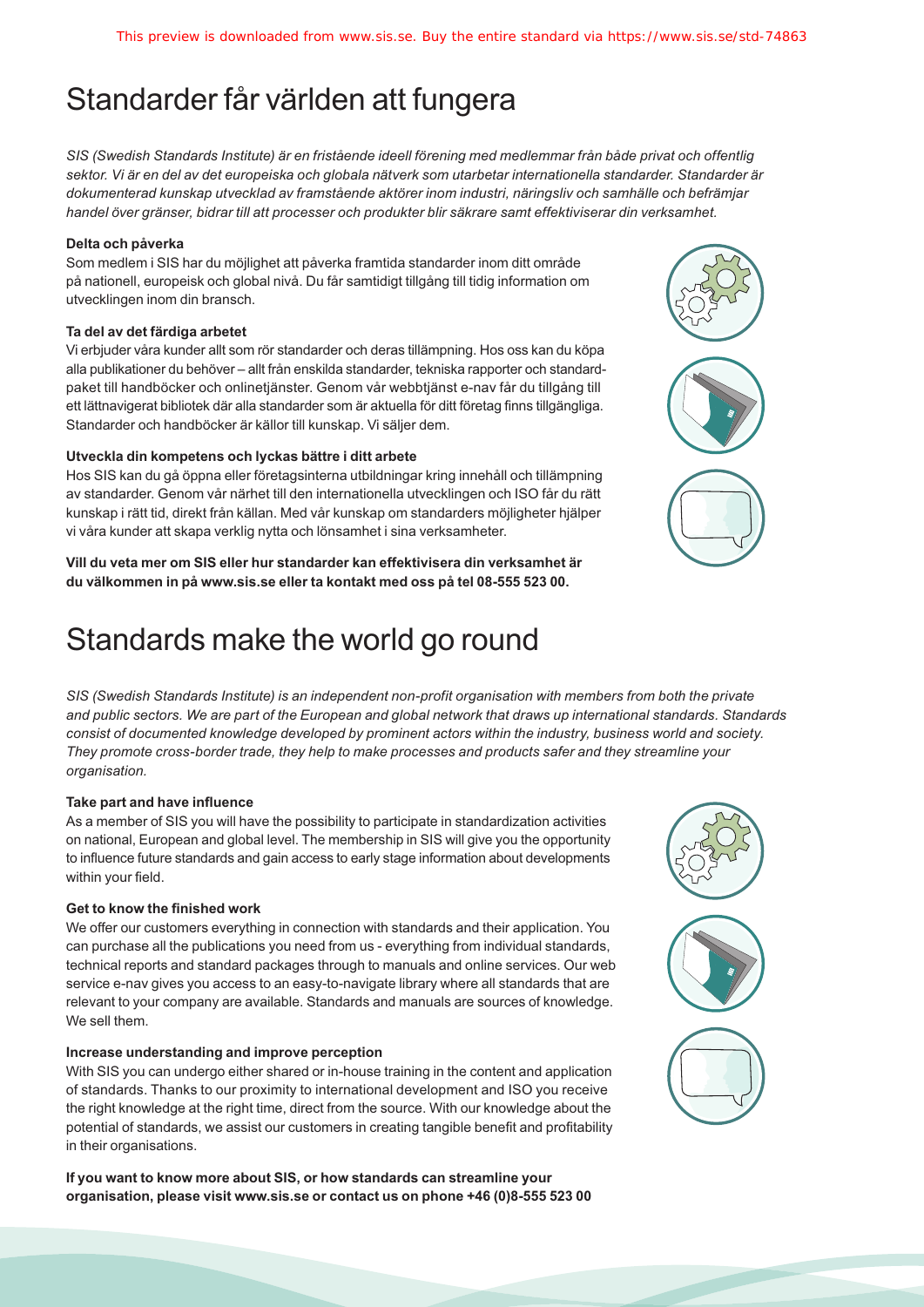Den internationella standarden ISO 1726-3:2010 gäller som svensk standard. Detta dokument innehåller den officiella engelska versionen av ISO 1726-3:2010.

The International Standard ISO 1726-3:2010 has the status of a Swedish Standard. This document contains the official English version of ISO 1726-3:2010.

© Copyright/Upphovsrätten till denna produkt tillhör SIS, Swedish Standards Institute, Stockholm, Sverige. Användningen av denna produkt regleras av slutanvändarlicensen som återfinns i denna produkt, se standardens sista sidor.

© Copyright SIS, Swedish Standards Institute, Stockholm, Sweden. All rights reserved. The use of this product is governed by the end-user licence for this product. You will find the licence in the end of this document.

*Upplysningar om sakinnehållet i standarden lämnas av SIS, Swedish Standards Institute, telefon 08-555 520 00. Standarder kan beställas hos SIS FörlagAB som även lämnar allmänna upplysningar om svensk och utländsk standard.*

*Information about the content of the standard is available from the Swedish Standards Institute (SIS), telephone +46 8 555 520 00. Standards may be ordered from SIS Förlag AB, who can also provide general information about Swedish and foreign standards.*

Denna standard är framtagen av kommittén för Sammankoppling av fordon samt utvändiga anordningar, SIS/TK 234.

Har du synpunkter på innehållet i den här standarden, vill du delta i ett kommande revideringsarbete eller vara med och ta fram andra standarder inom området? Gå in på www.sis.se - där hittar du mer information.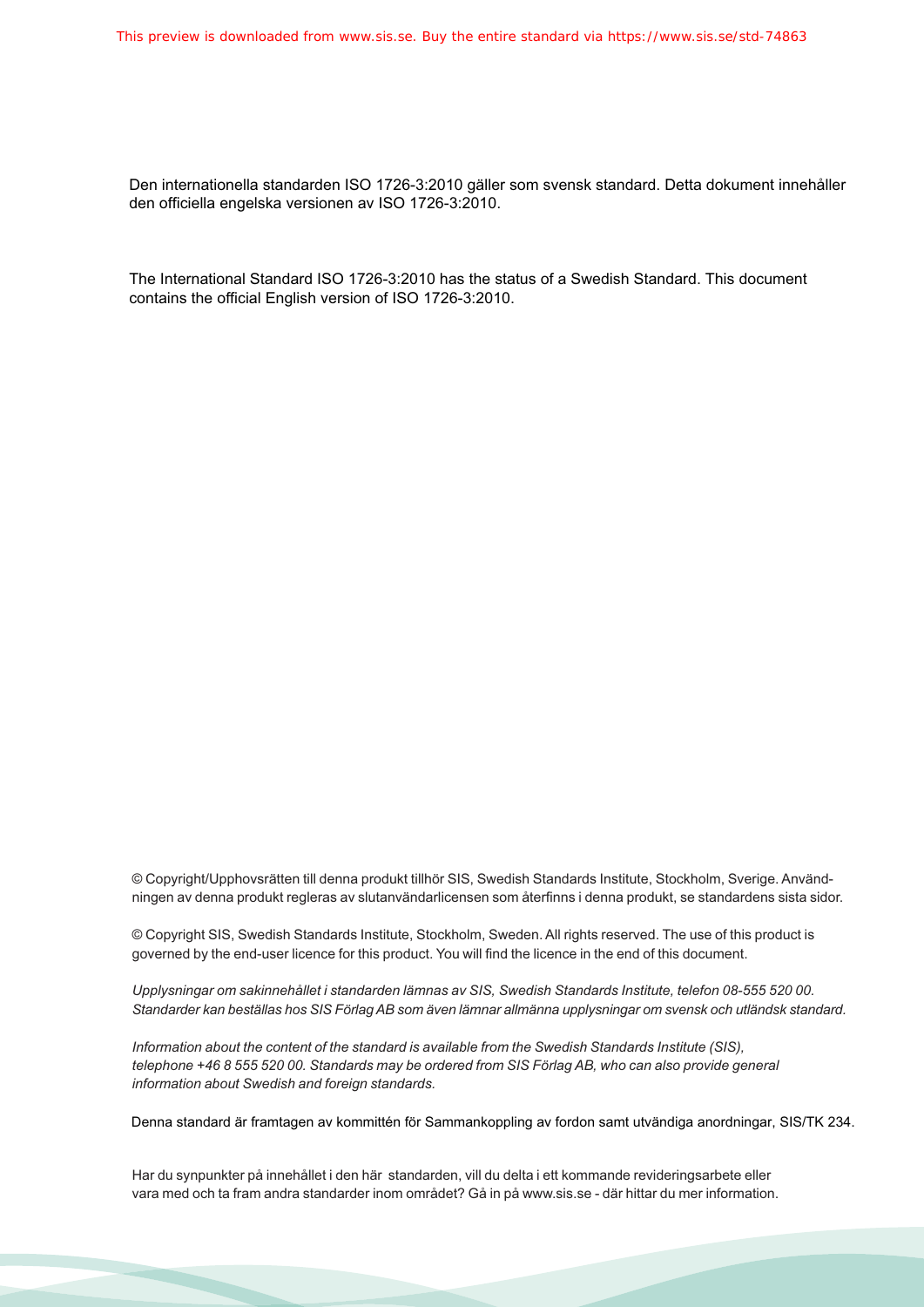This preview is downloaded from www.sis.se. Buy the entire standard via https://www.sis.se/std-74863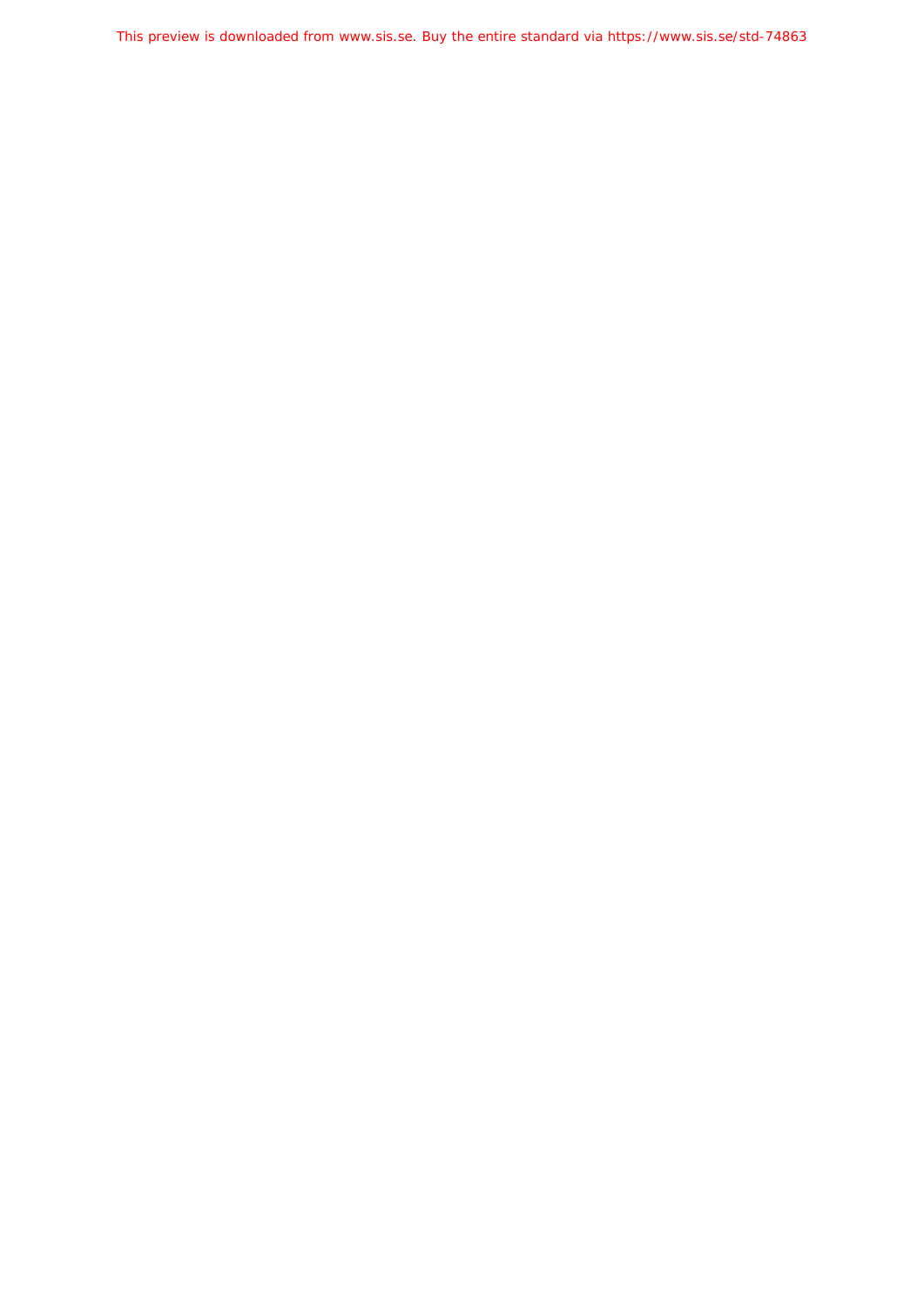## **Foreword**

ISO (the International Organization for Standardization) is a worldwide federation of national standards bodies (ISO member bodies). The work of preparing International Standards is normally carried out through ISO technical committees. Each member body interested in a subject for which a technical committee has been established has the right to be represented on that committee. International organizations, governmental and non-governmental, in liaison with ISO, also take part in the work. ISO collaborates closely with the International Electrotechnical Commission (IEC) on all matters of electrotechnical standardization.

International Standards are drafted in accordance with the rules given in the ISO/IEC Directives, Part 2.

The main task of technical committees is to prepare International Standards. Draft International Standards adopted by the technical committees are circulated to the member bodies for voting. Publication as an International Standard requires approval by at least 75 % of the member bodies casting a vote.

Attention is drawn to the possibility that some of the elements of this document may be the subject of patent rights. ISO shall not be held responsible for identifying any or all such patent rights.

ISO 1726-3 was prepared by Technical Committee ISO/TC 22, *Road vehicles*, Subcommittee SC 15, *Interchangeability of components of commercial vehicles and buses*.

ISO 1726 consists of the following parts, under the general title *Road vehicles — Mechanical couplings between tractors and semi-trailers*:

- ⎯ *Part 1: Interchangeability between tractors and semi-trailers for general cargo*
- ⎯ *Part 2: Interchangeability between low-coupling tractors and high-volume semi-trailers*
- ⎯ *Part 3: Requirements for semi-trailer contact area to fifth wheel*

**ISO 1726-3:2010(E)**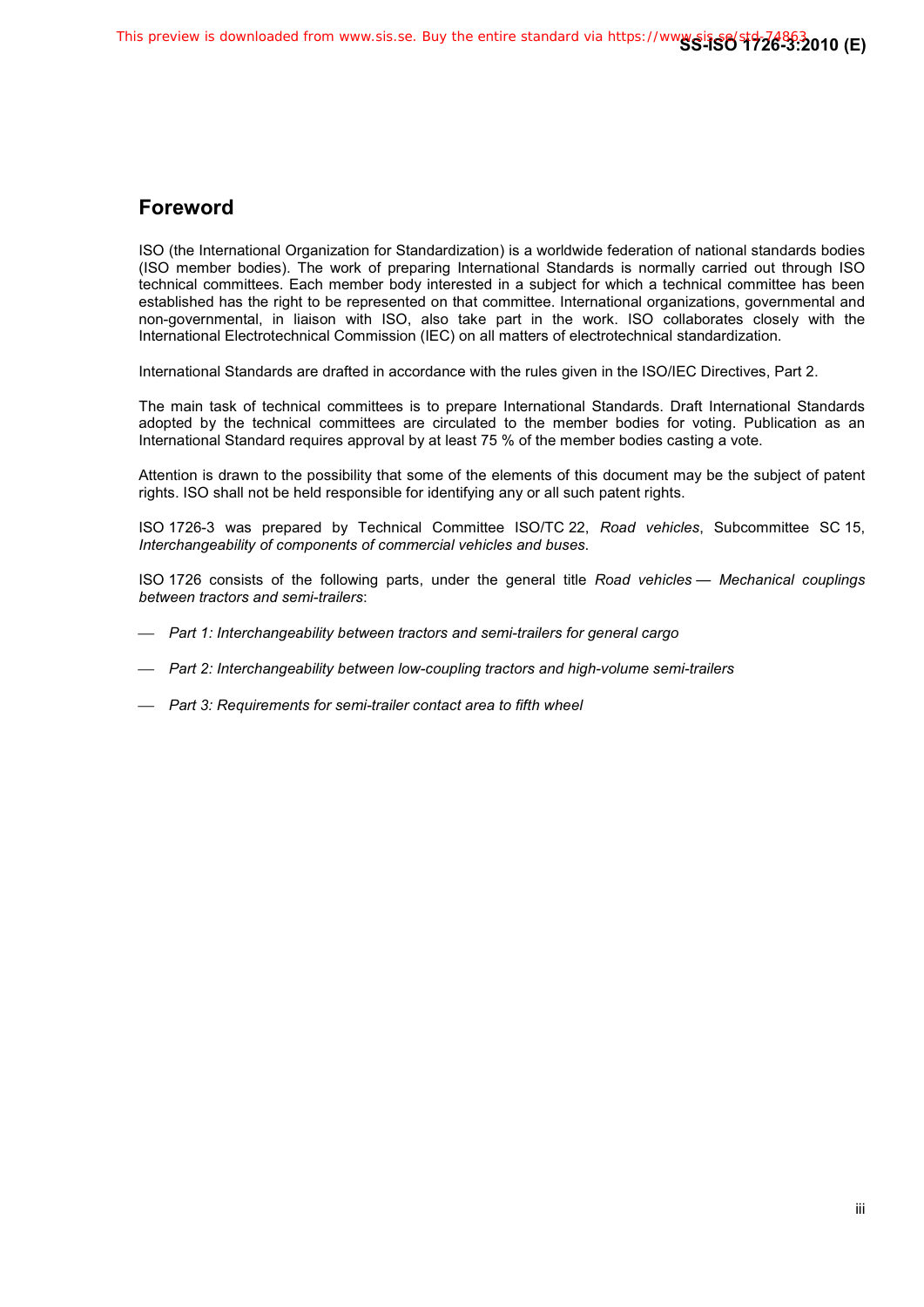## **Introduction**

The dimensional interchangeability of truck and trailer is specified in various standards and regulations. In order to be able to design the details and resistance of the coupling devices, the area for the introduction of forces and torques between fifth wheel and kingpin and trailer also needs to be well defined.

Since many fifth wheel coupling plates are designed with certain wear resistance and limited flexibility, stiffness needs to be taken into account when designing the mating area of the trailer, which generally is made of steel.

The fact that damage can occur in this area, including broken coupling plates, emphasizes the necessity of this part of ISO 1726.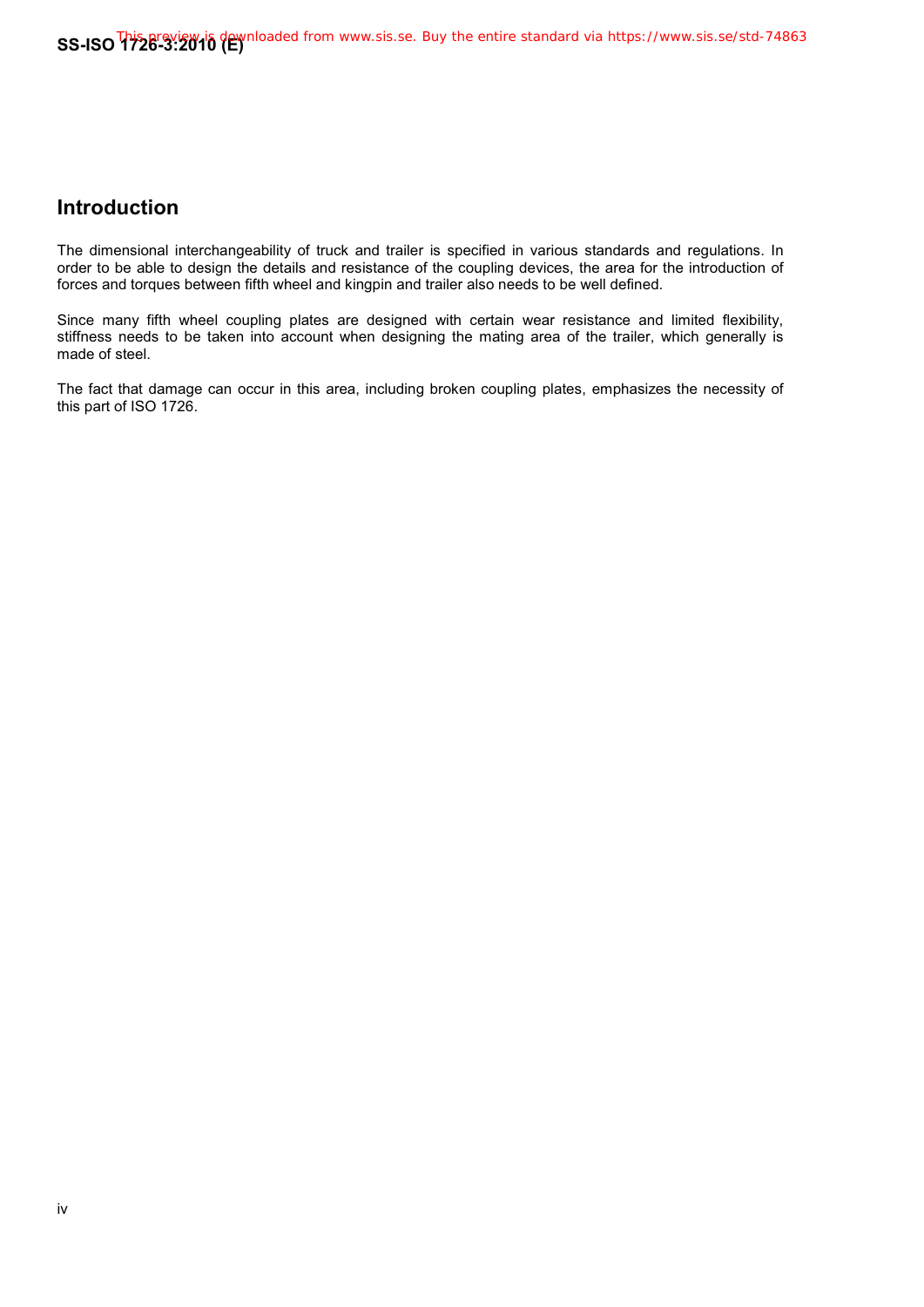## **Road vehicles — Mechanical couplings between tractors and semi-trailers —**

## Part 3: **Requirements for semi-trailer contact area to fifth wheel**

## **1 Scope**

This part of ISO 1726 specifies the test conditions of a static test to be performed on the semi-trailer contact area to the fifth wheel. It ensures the ability of the semi-trailer to couple the greatest possible variety of tractor vehicles equipped with a fifth wheel coupling in accordance with ISO 3842.

## **2 Terms and definitions**

For the purposes of this document, the following terms and definitions apply.

## **2.1**

## **contact area to the fifth wheel**

circular zone surrounding and centred on the kingpin and having a diameter of 965 mm

### **2.2**

## **test force**

 $F_{V}$ 

maximum vertical static load the semi-trailer manufacturer allows to be transmitted to a fifth wheel

## **3 Requirements**

During the static test described in 4.2, the elastic deformation, *S*, shall not exceed 5 mm vertical deflection at any point of the contact area to the fifth wheel during the application of the test force (see Figure 1).

After unloading/discharging, the total unevenness shall not exceed 2 mm at any point within this zone (see Figure 4).

## **4 Test methods**

## **4.1 General**

The verification of the minimum requirements specified in this part of ISO 1726 can be performed by static tests (see 4.2) or adequate calculation, if the deformation is only elastic (see 4.3).

In the case of a static test, the test forces,  $F_v/2$ , shall be positioned at dimensions  $X$  (see Figure 1), and may be either applied in one point or uniformly distributed in accordance with the semi-trailer manufacturer's recommendation.